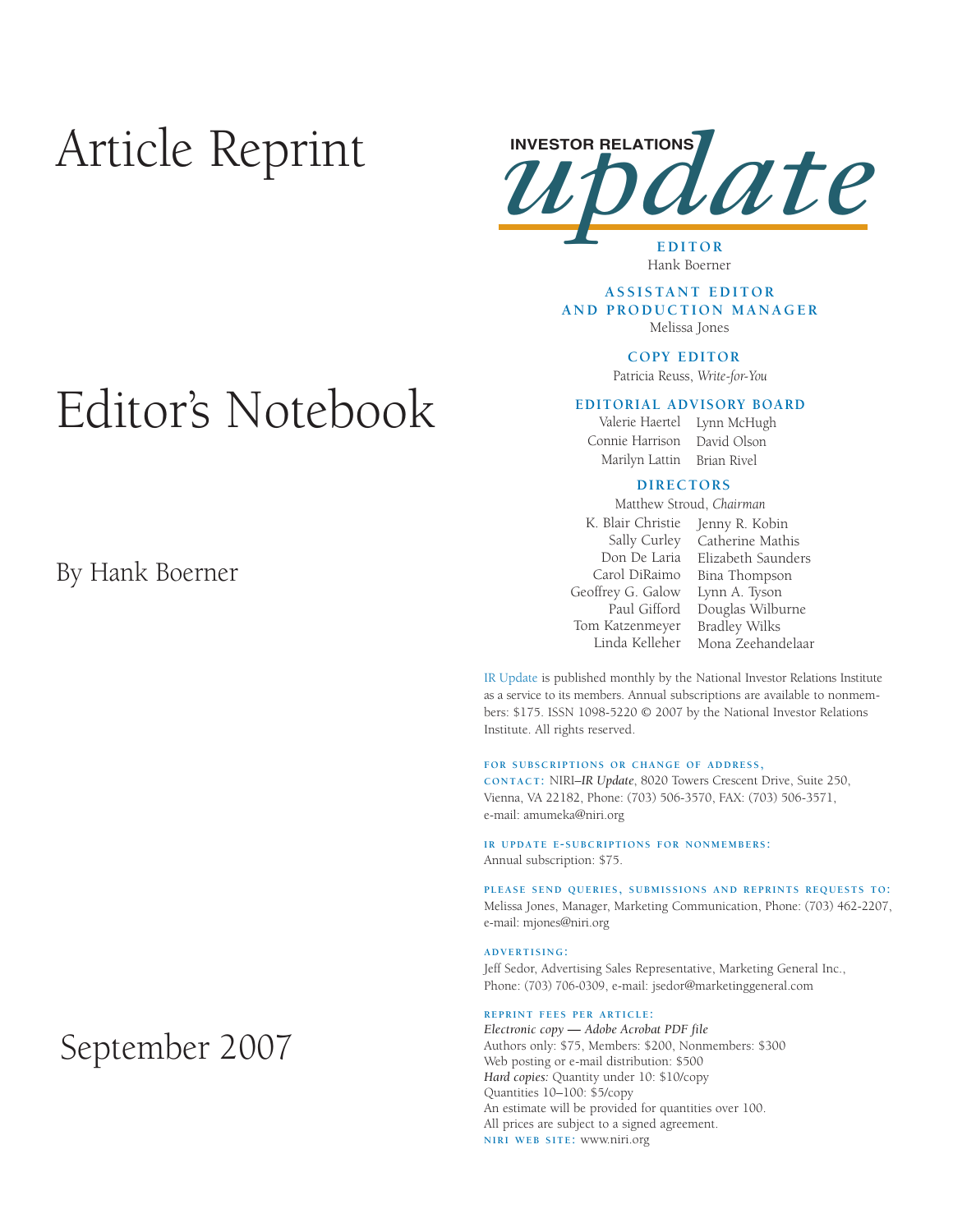# THE EDITOR'S NOTEBOOK

*Timely highlights of news, commentary, research findings and other information for the IRO...* 

Alt Alt

# **COMPILED BY HANK BOERNER**

s an editor plugged in to "news flow" I monitor a<br>wide range of potential news, feature and backgro<br>stories for **IR Update** readers. Here's news the IRC<br>and IR consultant can use. We welcome your contribution wide range of potential news, feature and background stories for *IR Update* readers. Here's news the IRO and IR consultant can use. We welcome your contributions – send to: *[hboerner@niri.org.](mailto:hboerner@niri.org)* 

# **The times-they-may-be-a-changing for your credit risk agency**

Go back 10 years – how many folk knew the name and role of the major credit risk agencies (Moody's and S&P in particular)? Today many more people know about these independent agencies and their numerous public policy issues. Watch for headlines and lawsuits about the collapse of the subprime mortgage market and agency roles in rating. Count government policy makers among the important credit agency monitors. The influential Government Accountability Office (GAO) has conducted several landmark analyses on the agencies; based on the findings Congress acted; and now SEC has adopted final rules to implement the *"Credit Rating Agency Reform Act of 2006.*" SEC rules require credit agencies to register as "NRSROs" (nationally recognized statistical rating organization), the first step, perhaps, in an evolving and major regulatory framework for S&P *et al*. What does SEC want? Chairman Christopher Cox*: "…to improve credit ratings quality by fostering competition, accountability and transparency…"* Interesting provision: No more can an agency issue or threaten to issue a lower credit rating, lower/threaten to lower an existing rating, or withdraw an existing rating for an asset pool or mortgage-backed security unless "all or a portion of assets are rated by the NRSRO…" (Rule 17-g, 1-6 for your information – see *[www.sec.gov/rules/final.shtml#secondq](http://www.sec.gov/rules/final.shtml#secondq)* for details – release #34-55857.)

# **You should get one of these…**



The not-for-profit management think

12 17

tank, The Conference Board, just released its comprehensive "Corporate Governance Handbook 2007" for corporate directors — you just might want to get a copy and read up on critical issues your company directors are learning more

about. A wide range of topics is covered — director job description, con-

duct of board meetings, adoption of governance guidelines, and of significance to IROs, corporate disclosure. Conference Board authors **Carolyn Kay Brancato** and **Matteo** 



# **The Toy Patrol: Here Comes Sheriff Spitzer…***again!*

He's b-a-a-c-k: Remember the caped crusader, NY Attorney General **Eliot Spitzer**, taking on big Wall Street interests, large and small corporations, and the mutual fund industry? Oh, the headlines that followed. Now in his first term as New York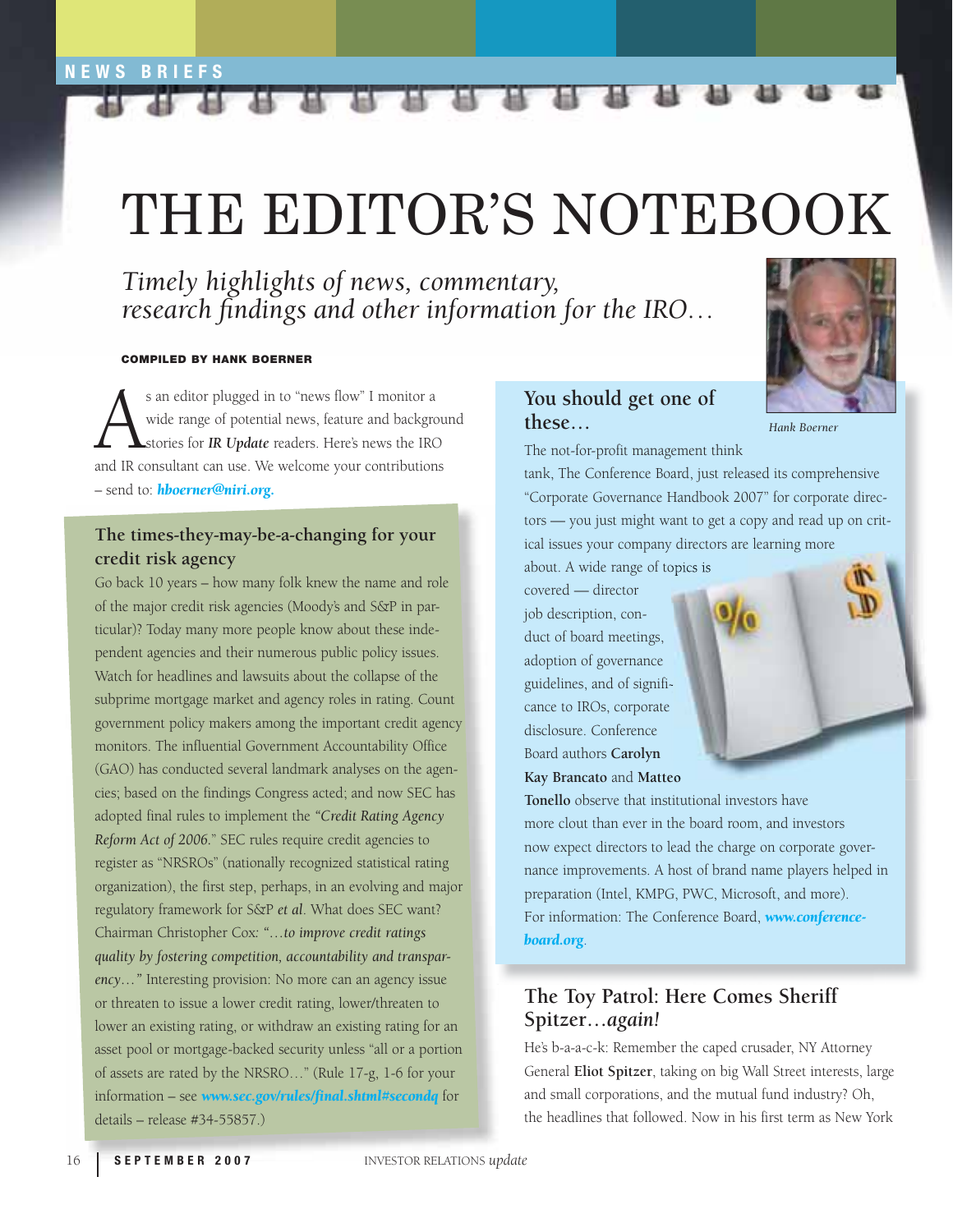governor, the sheriff of Wall Street has a number of problems and issues of his own that have seriously tainted his Lone Ranger image. But beware, the old crusader spirit is alive: This time, Governor Spitzer created a "toy patrol" that is sweeping through retail stores to "rid them of recalled toys that are still on the shelves," because manufacturers and retailers (he said) are not doing enough to protect consumers. (Major toy marketers found tainted Chinese goods in their supply chain. Large marketers acted quickly to pull the toys.) Watch out for the store police in the form of *your* state attorney general copying Governor Spitzer's innovative lead — to paraphrase that bank ad…*what's in your store*? As a marketer or manufacturer, what have you provided to the retail market? No company may be safe…again…for a while…as AG crusaders target toys and other foreign-made goods.

# **New Circuit for Corporate Social Responsibility News**

Is part of your job as IRO to help the company with its "corporate social responsibility"

(CSR)? You'll want to look at the new "CSR Circuit" offered by BusinessWire. Distribution targets: journalists, financial analysts, activists, investors, and academics worldwide. BW promises its corporate clients lower-cost distribution on this service and points out what PR Week cited recently*…"the public's embrace of cause-marketing and CSR efforts continues to expand, making [them] an increasingly necessary part of any company's operations…"* True, the flow of CSR news has increased 10-fold in the past two years. For information: **Michael Becker** (NIRI member and BW liaison to IROs) at: *[Michael.Becker@businesswire.com.](mailto:Michael.Becker@businesswire.com)* 

# **PR Newswire Acquires Vintage Filings**

Over at the other major wire service for IROs, PR Newswire wants issuers to know that the firm acquired the EDGAR filing firm, Vintage Filings, LLC, which now becomes a division of PR Newswire. Vintage specializes in filing issuers' EDGAR documents, distributing news releases, hosting Web casts, printing services, and disseminating XBRL documents to filings with

SEC — with parent PR Newswire now a one-stop shop for corporate disclosure. Keep in mind SEC approved a \$50+ million upgrade of EDGAR to prepare (in part) for universal interactive language data filing — such as XBRL. Vintage began operations five years ago and has offices in New York City, LA and San Francisco; the client list is said to be more than 1,000 public companies, mutual fund and investment managers. Information: **Ira Krawitz**, PR Newswire's new senior vice president of Investor Relations Services. (e-mail: *[ira.krawitz@](mailto:ira.krawitz@prnewswire.com) [prnewswire.com](mailto:ira.krawitz@prnewswire.com)*)

# **News about the 900-Pound Institutional Investor**

**CalPERS** is the \$240 billion pension fund for 1.5 million California public employees. And as we all know, "everything" starts in the Golden State, right? Watch CalPERS as the fund steps up its long-term shareowner activism. This year the fund filed two times its usual number of shareholder proposals — 33 as of June 30. The six proposals shareholders voted on won more than 60 percent of all votes cast. Some went higher — 88 percent for board declassification at Kellwood Company; 77 percent for the resolution at Dollar Tree Stores to eliminate supermajority voting…and so it went this proxy season. CalPERS added proxy solicitors — Garland Associates, Altman Group, Mellon Investor Services — to help it campaign for votes. There is much more to come, so keep a watch on California. Lots of information and a sign-up for e-mail alerts at: *[www.calpers.ca.gov/.](http://www.calpers.ca.gov)*

*continued on page 23*

# critt graham associates

integrated corporate investor marketing communications

# **zrittism 55**

"Straight talk is the shortest distance between you and the investment community."

+404.320.1737 www.crittgraham.com